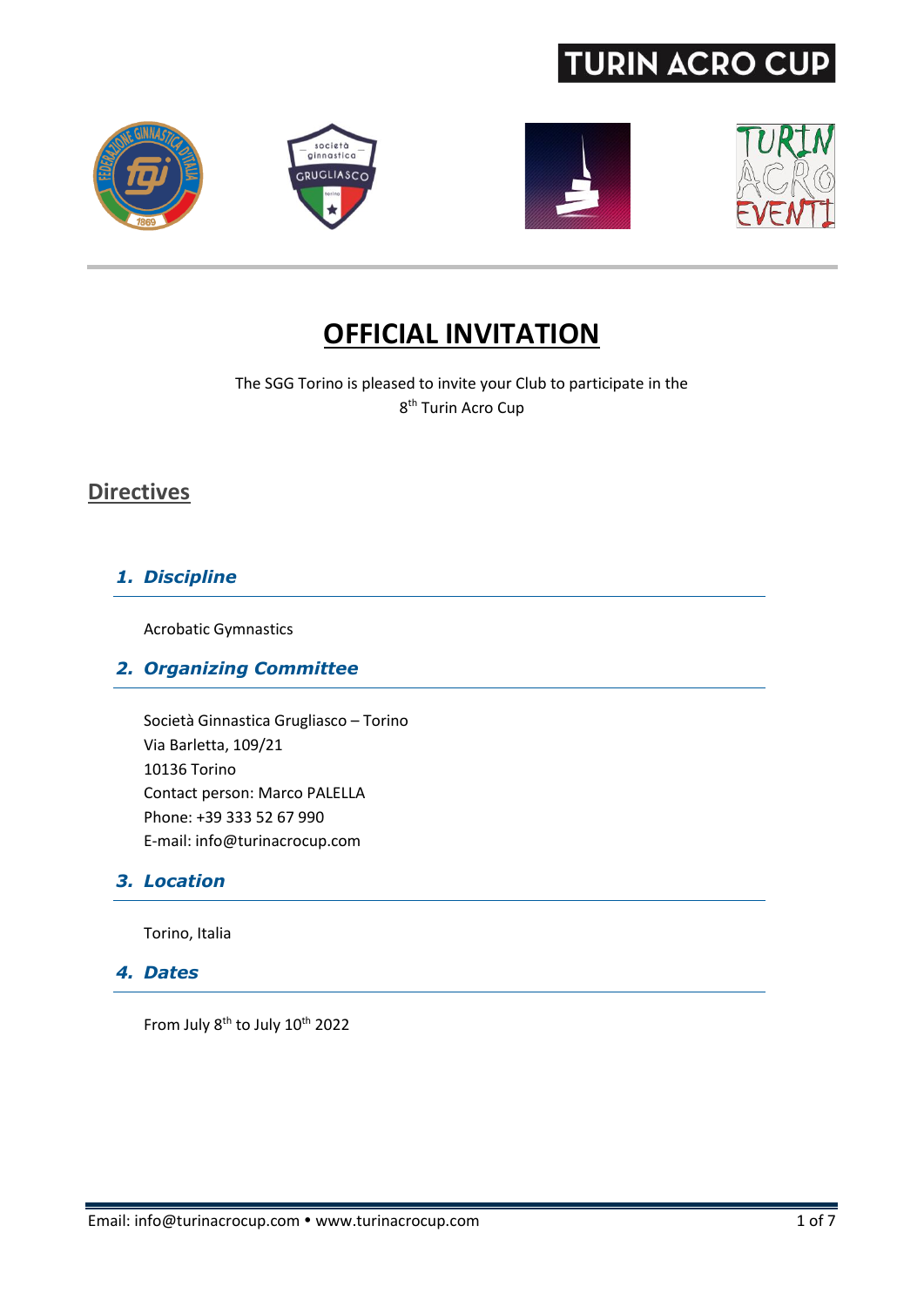#### *5. Venue*

Palazzo dello Sport "Gianni Asti" (former PalaRuffuni) Viale Bistolfi, 10 10141 Torino



### *6. Delegation Size*

| Each delegation may include: | 1 Head of delegation                                    |
|------------------------------|---------------------------------------------------------|
|                              | 1 Team Manager                                          |
|                              | 3 Coaches                                               |
|                              | 1 Doctor                                                |
|                              | 1 Physiotherapist                                       |
|                              | At least 1 judge is obligatory $-150€$ penalty fee      |
|                              | (FIG International judges will have 30% discount in the |
|                              | accommodation package)                                  |
|                              | Unlimited acrobatic P/G                                 |

### *7. Age Limit*

Youth: from 8 years old to 16 years old – No height deduction Age Group 1: from 8 years old to 17 years old – No height deduction Age Group 2: from 9 years old to 19 years old Junior: from 10 years old to 20 years old Senior: minimum 12 years old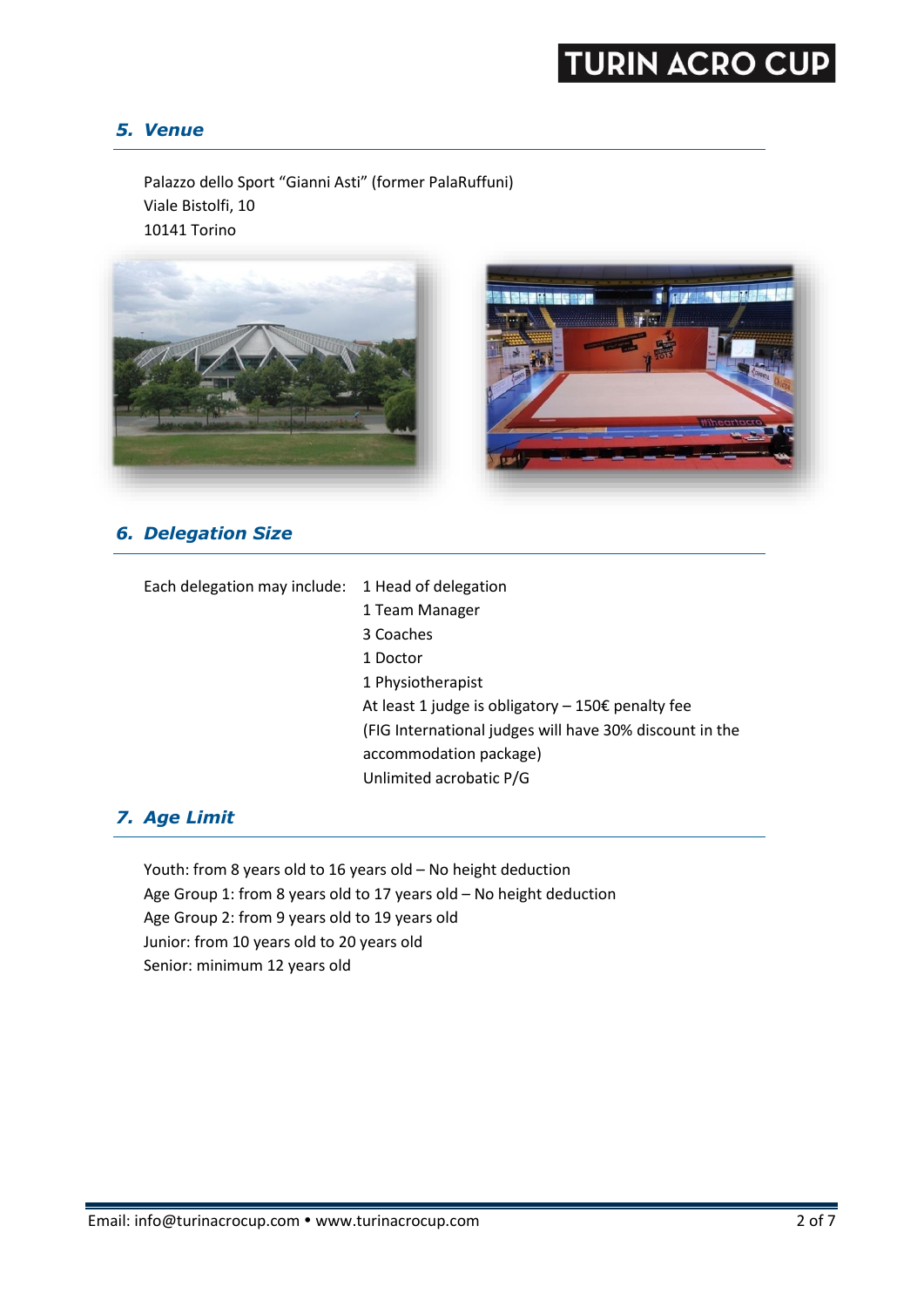#### *8. Competition Programme*

Qualifications and Finals in all 5 categories.

Qualifications (Age Group 1, Age Group 2, Junior, Senior): 1 Balance and 1 Dynamic routine.

Qualifications (Youth): 1 Combined routine (Difficulty calculated as FIG 11-16 Age Group)

General Rules:

Pairs: choose 2 balance elements from 11-16 compulsory tables + 1 optional element from FIG Tables and 2 dynamic elements from 11-16 compulsory tables + 1 optional element from FIG Tables. Cannot be chosen element from FIG Tables that are in 11-16 compulsory tables too.

Groups: choose 1 pyramid from 11-16 compulsory tables + 1 optional pyramid from FIG Tables (only 2 static hold 3 seconds required) and 2 dynamic elements from 11-16 compulsory tables + 1 optional element from FIG Tables. The optional pyramid may be selected from one of the same categories used in the compulsory element. Cannot be chosen element from FIG Tables that are in 11-16 compulsory tables too. Individuals: 3 elements, at least 1 agility or 1 tumbling (NO Salto required)

| Age Group 1: | Age Group 11-16 FIG rules |
|--------------|---------------------------|
| Age Group 2: | Age Group 12-18 FIG rules |
| Junior:      | Age Group 13-19 FIG rules |
| Senior:      | Senior FIG rules          |

Finals: top six (if 1 to 8 P/G), top eight (if 9 to 16 P/G) or top twelve (if more than 16 P/G)

Youth: Combined – sum of qualification + finals score defines the winner Age Group 1: Balance or Dynamic in accordance with FIG rules for 11-16 (starts from zero) Age Group 2, Junior and Senior: Combined – sum of balance + dynamic + combined scores defined the winner

#### *9. Technical Rules*

All the FIG rules considered as valid in 2022:

Technical Regulations Code of Points (2022-2024) World Age Group Rules (latest version) All the official FIG newsletter will be applied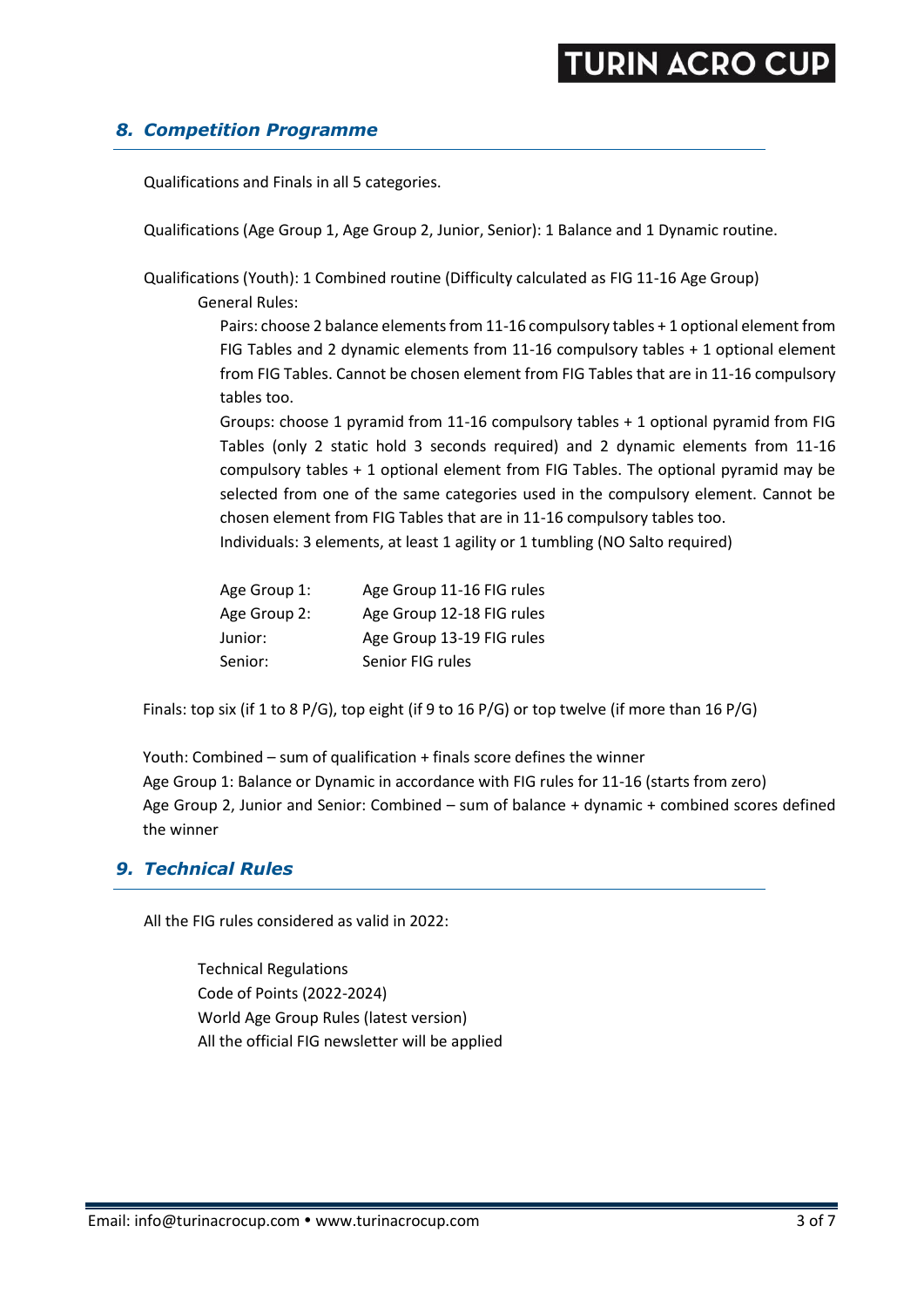#### *10. Provisional Schedule*

| Wednesday, 6 <sup>th</sup> July | <b>Arrival Delegations</b><br>Training as per schedule                        |
|---------------------------------|-------------------------------------------------------------------------------|
| Thursday, 7 <sup>th</sup> July  | Podium training as per schedule<br>Orientation meeting                        |
| Friday, 8 <sup>th</sup> July    | Qualifications $1^{st}$ exercise (AG1/AG2/Jun/Sen)<br><b>Welcome Party (T</b> |
| Saturday, 9 <sup>th</sup> July  | Qualifications $2^{nd}$ exercise / $1^{st}$ for Youth                         |
| Sunday, 10 <sup>th</sup> July   | <b>Finals</b><br><b>Award Ceremony</b>                                        |
| Monday, 111 <sup>th</sup> July  | Departure of all delegations                                                  |

### *11. Registration deadlines and Finance Obligations*

Definitive entry:  $20<sup>th</sup>$  May 2020 (30% accommodation + entry fee + no judge fee) Nominative entry: 17<sup>th</sup> June 2020 (no payment) Entry form on the website a[t www.turinacrocup.com](file:///C:/Users/s8n666/Dropbox/Turin%20Acro%20Cup%202015/www.turinacrocup.com) (only in English language)

The remaining payment **must be made** at accreditation time

Bank account details.

| lif you will book through the OC        | If you will <b>NOT</b> book through the OC    |
|-----------------------------------------|-----------------------------------------------|
| Account holder: T.A. Eventi s.a.s.      | Account holder: Società Ginnastica Grugliasco |
| Bank: Intesa Sanpaolo                   | Bank: Unicredit Banca                         |
| IBAN: IT05 F030 6901 0641 0000 0070 363 | IBAN: IT36 D020 0801 1450 0010 0158 718       |
| <b>BIC/SWIFT: BCITITMMXXX</b>           | <b>BIC/SWIFT: UNCRITMM</b>                    |
|                                         |                                               |

- The entry fee is not refundable at all
- The accommodation is only refundable if cancellation are made not later than **7 days before check-in**
- All delegations must bring (at least) 1 judge NO JUDGE Penalty: 300  $\epsilon$  (International Judges have 30% discount in the accommodation package)
- We kindly ask to all participants to be booked through the OC No penalty in any case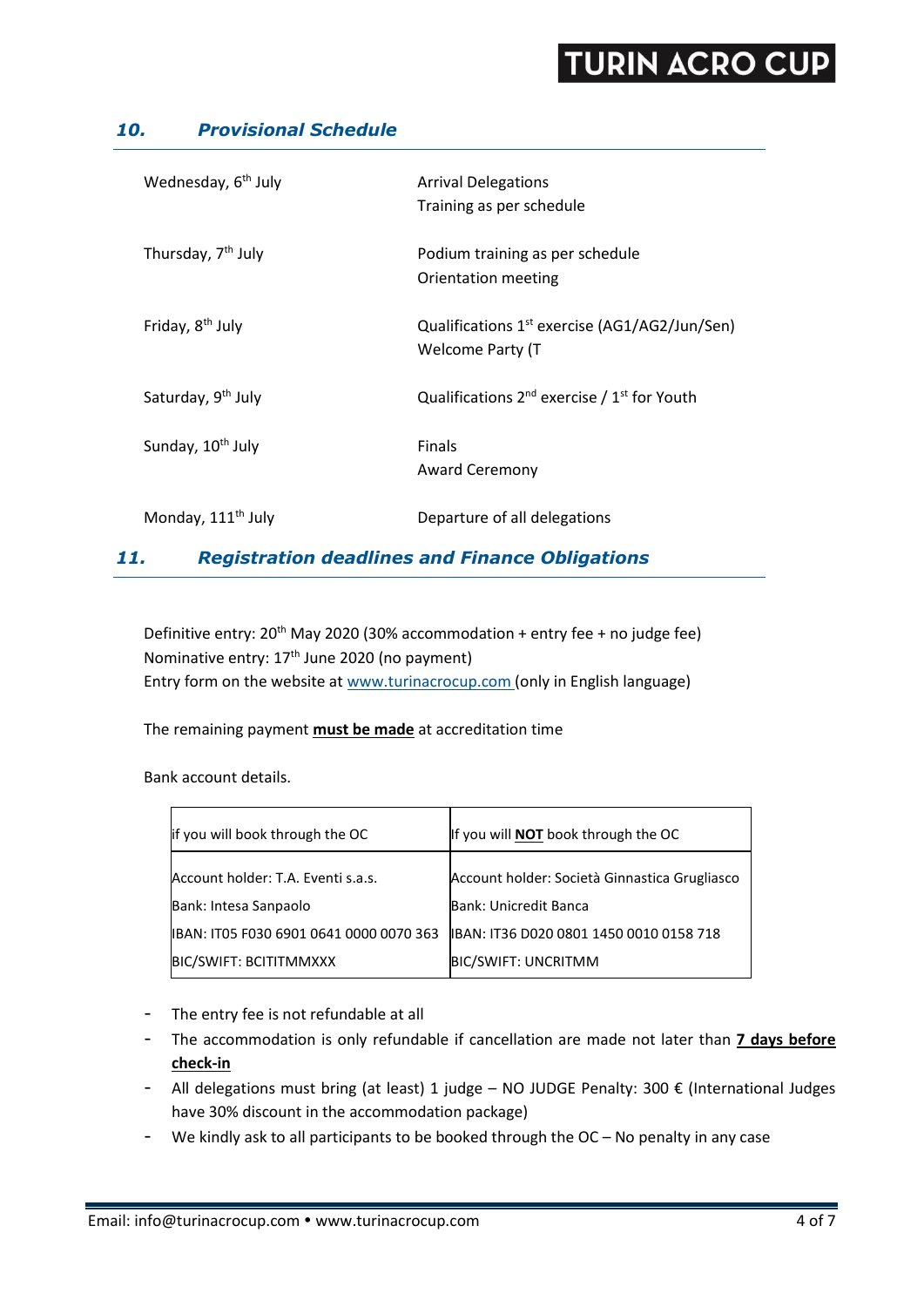#### *12. Equipment*

Warm up floor: Gymnova (foam system) Competition floor: Janssen-Fritsen (foam system)

#### *13. Entry fee*

50 Euro per gymnast

#### *14. Accommodation*

| Class A Hotel (i.e. Hotel Atlantic* - www.hotelatlantic.com / Blu Hotel* www.bluhoteltorino.it) |                     |
|-------------------------------------------------------------------------------------------------|---------------------|
| Single room / Full board                                                                        | 160€/ night/ person |
| Double room / Full board                                                                        | 120€/ night/ person |
| Triple room / Full board                                                                        | 105€/ night/ person |
|                                                                                                 |                     |
| Class B Hotel (i.e. Hotel Interporto* - www.hotelinterporto.it)                                 |                     |
| Single room / Full board                                                                        | 130€/ night/ person |
| Double room / Full board                                                                        | 105€/ night/ person |
| Triple room / Full board                                                                        | 95€/ night/ person  |
|                                                                                                 |                     |

Full board is included in accommodation package. Lunch and dinner will be served at Discorante (5min by foot far from the gym hall), breakfast in the hotel.

\*The hotels names are just an example of the type of the hotels in each class used in the previous editions. They may change after booking (keeping the same quality) depending on numbers of persons interested in, and their availability.

If you have booked through the OC, transfer by bus to and from Turin International Airport and/or Turin Railway station to the official hotel and transfer to/from official hotel and from/to gym hall, will be provided in the accommodation package by the OC.

#### *15. Airport transfer*

Transfer to/from Turin Airport: 25 Euro/ person/ one way and return *(only if you do not have booked through the OC)*

If 5 or more persons (if less ask to the OC for a quotation):

Transfer to/from Milan Malpensa Airport: 60 Euro/ person/ one way and return Transfer to/from Milan Linate Airport: 65 Euro/ person/ one way and return Transfer to/from Milan Bergamo Airport: 80 Euro/ person/ one way and return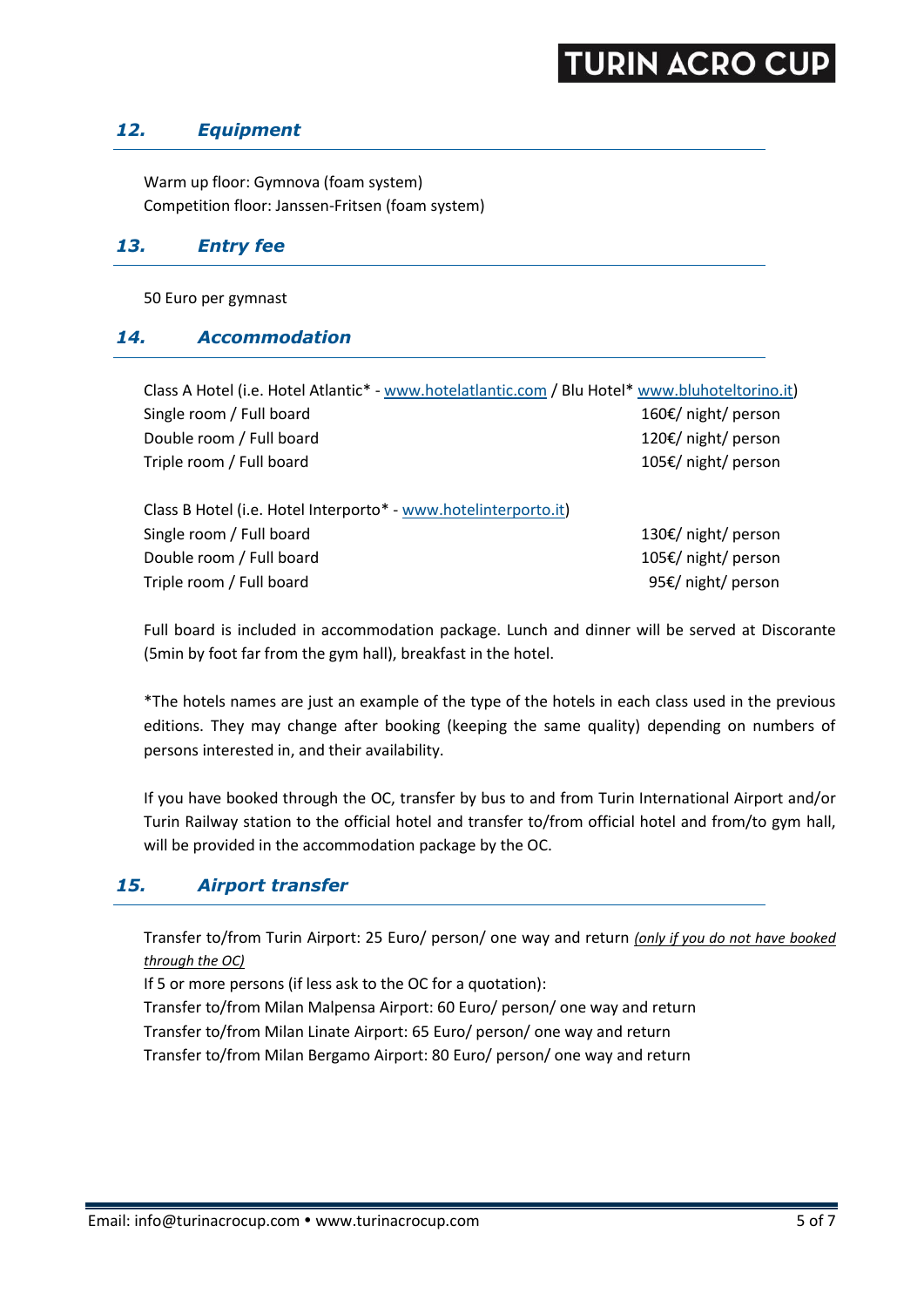#### *16. Visa*

If you need an official invitation to obtain a visa to travel to Italy, please contact the OC as soon as possible.

#### *17. Insurance*

All delegations are responsible for having the necessary insurance coverage against accidents and illness. The OC will not be responsible for any liabilities in case of accident or illness.

#### *18. Medical Services*

Doctor or Red Cross personnel will be present during competitions and training sessions.

#### *19. Tariff sheets*

The deadline and the uploads methods for the Tariff Sheets will be sent to the clubs as soon as possible.

#### *20. Music*

The music CD's must be given to the OC upon arrival at accreditation. 1 copy for each P/G for each routine. Each CD with only 1 track.

We kindly ask you to send us the music in MP3 or AAC/MP4 format (in good quality) before June 17<sup>th</sup>. It will reduce the number of errors/stops during competition.

The music must be sent at [music@turinacrocup.com](mailto:music@turinacrocup.com)

Please identify the Music Tracks as follows: Number\_Exercise\_Country\_Club Example: 1134\_B\_ITA\_SGGTorino.mp3

Note: B=Balance; D=Dynamic; C=Combined The Competition Number will be given after the Nominative Entry

In any case please bring with you a backup copy of all the competition music.